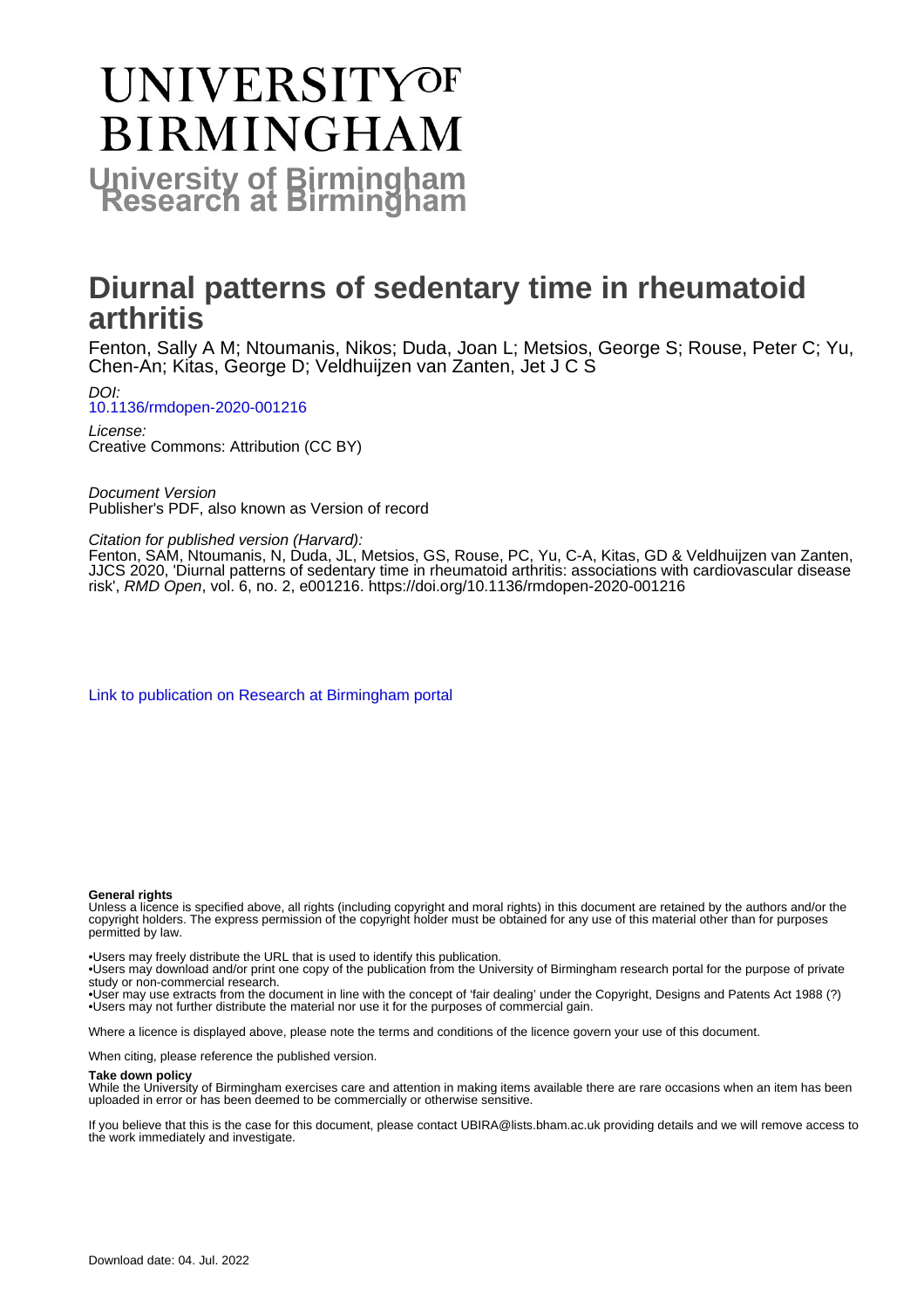# **RMD** Open

Rheumatic & Musculoskeletal **Diseases** 

To cite: Fenton SAM, Ntoumanis N, Duda JL, Metsios GS, et al. Diurnal patterns of sedentary time in rheumatoid arthritis: associations with cardiovascular disease risk. RMD Open 2020;6:e001216. doi:10.1136/rmdopen-2020-

► Additional material is published online only. To view please visit the journal online ([http://dx.doi.org/10.1136/rmdo](http://dx.doi.org/10.1136/rmdopen-2020-001216) [pen-2020-001216](http://dx.doi.org/10.1136/rmdopen-2020-001216)).

Received 28 February 2020 Revised 1 May 2020 Accepted 1 June 2020

001216

# Diurnal patterns of sedentary time in rheumatoid arthritis: associations with cardiovascular disease risk

Sally A M Fenton  $\mathbf{D}$ [,](http://orcid.org/0000-0002-3732-1348)<sup>1,2</sup> Nikos Ntoumanis,<sup>3</sup> Joan L Duda,<sup>1</sup> George S Metsios,<sup>2,4</sup> Peter C Rouse,<sup>5</sup> Chen-an Yu,<sup>6</sup> George D Kitas,<sup>1,2</sup> Jet J C S Veldhuijzen van Zanten<sup>1,2</sup>

# ABSTRACT

Original research

Objectives Research demonstrates that sedentary behaviour may contribute towards cardiovascular disease (CVD) risk in rheumatoid arthritis (RA). This study explored diurnal patterns of sedentary time and physical activity (PA) in RA and examined associations with long-term CVD risk. Methods 97 RA patients wore an accelerometer for 7 days to assess sedentary time, light-intensity and moderate-tovigorous-intensity PA. Estimated 10-year CVD risk was determined via QRISK score. Hourly estimates of sedentary time and PA (min/hour) were computed for valid-wear hours (ie, valid-wear = 60 min/hour of activity data, ≥3 days). Hourly data were averaged across time periods to represent morning (08:00–11:59), afternoon (12:00–17:59) and evening (18:00–22:59) behaviour. Participants providing data for ≥2 complete time periods/day (eg, morning/ evening, or morning/afternoon) were used in the main analysis ( $n = 41$ ). Mixed linear modelling explored the associations between 10-year CVD risk and within-person (time: morning, afternoon, evening) changes in sedentary time and PA.

Results Sedentary time was higher, and light-intensity and moderate-to-vigorous-intensity PA lower in the evening, compared to morning and afternoon. Significant interactions revealed individuals with higher CVD risk were more sedentary and did less light-intensity PA during the afternoon and evening. Findings remained significant after adjustment for disease duration, functional ability and erythrocyte sedimentation rate.

Conclusion Results suggest that the evening time period may offer a significant window of opportunity for interventions to reduce sedentary behaviour in RA and contribute to associated improvements in CVD risk. Due to inverse patterns of engagement, replacing sedentary time with light-intensity PA may offer an effective approach for intervention.

# Check for updates

© Author(s) (or their employer(s)) 2020. Re-use permitted under CC BY. Published by BMJ.

For numbered affiliations see end of article.

#### Correspondence to

Sally AM Fenton;[s.a.m.fen](mailto:s.a.m.fenton@bham.ac.uk) [ton@bham.ac.uk](mailto:s.a.m.fenton@bham.ac.uk)

#### INTRODUCTION

Sedentary behaviour is defined as any waking behaviour requiring ≤1.5 metabolic equivalents (METS), while undertaken in a sitting, lying or reclining posture).<sup>[1](#page-9-0)</sup> Prospective, epidemiological studies suggest sedentary behaviour ('too much sitting') associates with increased risk of cardiovascular disease

# Key messages

- ► Sedentary behaviour ('too much sitting') demonstrates adverse associations with cardiovascular disease (CVD) risk, with emerging evidence of deleterious consequences for cardiovascular health in rheumatoid arthritis (RA).
- ► This study is the first to examine diurnal patterns of sedentary time in RA and associations with CVD risk.
- ► Results revealed sedentary time was highest in the evening among people living with RA and that individuals with a higher CVD risk also spent more time sedentary during the evening, compared to those with lower CVD risk.
- $\blacktriangleright$  Results suggest that the evening may represent a critical time period or 'sedentary window' of opportunity for behavioural intervention, and associated improvements in CVD risk among people living with RA.

(CVD) and is considered a modifiable risk factor for CVD morbidity and mortality.<sup>23</sup>

Rheumatoid arthritis (RA) is a chronic autoimmune disease, characterised by high-grade systemic inflammation and is associated with increased risk of CVD-related morbidity and mortality.<sup>45</sup> Recent studies suggest that high levels of sedentary behaviour may also contribute to heightened CVD risk observed in this population. $6-8$  $6-8$  For example, cross-sectional studies have revealed significant positive associations between sedentary behaviour and estimated long-term CVD risk in  $RA^{6.8}$  as well as individual risk factors for CVD.<sup>79</sup> In addition, research suggests it is not only the total volume of sedentary behaviour that may be detrimental for cardiovascular health in RA, but the manner in which it is accumulated.<sup>6</sup> Specifically, a cross-sectional study reported that spending more time engaged in

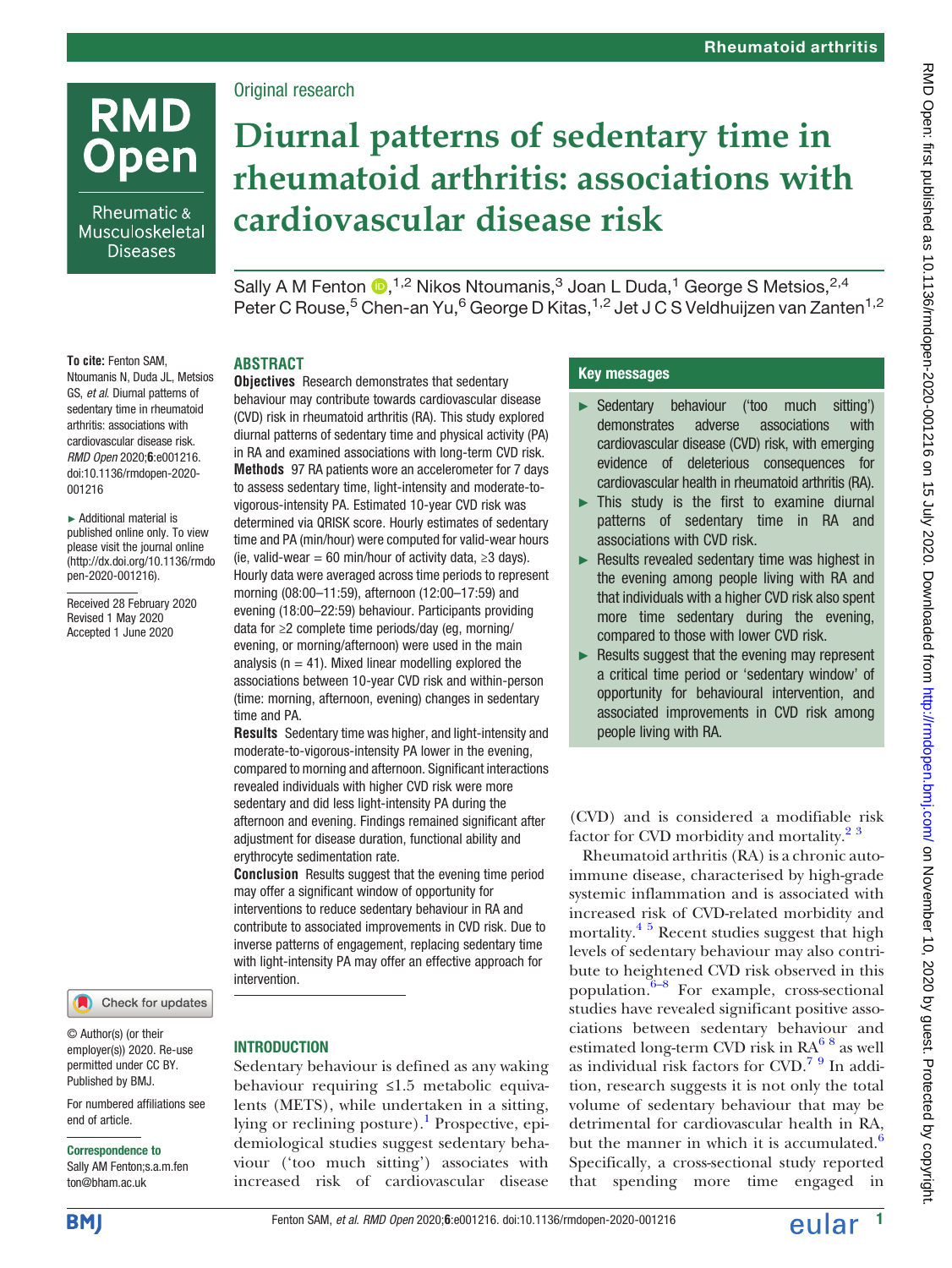prolonged, uninterrupted periods of sedentary behaviour (sedentary bouts) is positively related to estimated long-term CVD risk in  $RA<sup>6</sup>$  a finding that has also been reported in epidemiological research.<sup>[10 11](#page-9-6)</sup>

Research indicates that people living with RA spend approximately 60–70% of their waking hours  $\frac{1}{2}$  sedentary,  $\frac{6}{2}$  levels comparable to those observed in healthy adults.<sup>12 13</sup> However, as people living with RA demonstrate a twoto threefold increased risk of CVD relative to adults in the general population, $5$  the impact of high levels of sedentary behaviour may be more severe for this patient group.<sup>[14](#page-9-9)</sup> Thus, interventions that target time spent sedentary, and particularly periods with prolonged sedentary bouts, may offer a great potential to improve cardiovascular health among people living with RA.<sup>[15](#page-9-10)</sup> However, while in recent years, our understanding of the role of sedentary behaviour for RA has advanced, we currently know very little about levels and patterns of sedentary time accumulation in this population. This information is critical to inform the development of successful interventions.

To date, the majority of studies examining sedentary behaviour in RA have provided a general indication of levels of habitual (daily) sedentary behaviour, reporting sedentary time according to the number of sedentary 'minutes/day'.<sup>[15](#page-9-10)</sup> However, using an aggregate of sedentary time in this way (ie, collapsing measurements of sedentary time recorded across several days) masks the temporal patterns of this behaviour. That is, previous investigations do not offer a detailed account of specifically when people living with RA accumulate their sedentary time. Certainly, considering that diurnal fluctuations in disease symptoms (such as morning stiffness and fatigue) are reported, it is possible that there are also diurnal fluctuations in sedentary behaviour.

Research that examines time-based patterns of sedentary time accumulation in RA will therefore help to identify critical high sedentary time periods or 'sedentary windows', which may offer optimal opportunities for interventions to reduce sedentary behaviour in this particular population. Previous research has sought to examine diurnal patterns of sedentary time among older adults living without RA, with the intention of gathering information to inform interventions. These studies have reported significant differences between morning (eg, before 12:00–13:00), afternoon (eg, before 17:00–19:00) and evening (eg, after 17:00–19:00) sedentary behaviour, indicating sedentary time to peak in the evening after  $17:00$ .<sup>16–[18](#page-9-12)</sup> These data have provided some insight into the patterns of sedentary time among older individuals, who—like people living with RA—may be at increased risk of the negative health consequences of sedentary behaviour. However, elucidating time-use patterns of sedentary behaviour in RA specifically is of particular importance, as factors related to the chronobiology of RA may impact diurnal patterns of sedentary time in a unique manner, which may hold implications for the design of behavioural interventions for this population (ie, to target 'sedentary windows'). In addition, prior to

advocating interventions that target periods of high sedentary, it is also essential to establish their potential for clinical efficacy among people living with RA. Studies that examine associations between diurnal patterns of sedentary time accumulation and pertinent health outcomes in RA (eg, CVD risk) are therefore also required.

It is equally important to study diurnal patterns of sedentary time in concurrence with other more active behaviours that represent the full breadth of the physical activity (PA) continuum (ie, light-intensity PA, moderateto-vigorous intensity PA). Investigating sedentary time in isolation, without consideration of how it exists in the context of PA behaviours, may misrepresent what a sedentary lifestyle entails. Certainly, an understanding of the inter-relationship between sedentary time, lightintensity and moderate-to-vigorous-intensity PA is essential for the selection of appropriate (and effective) behavioural intervention targets. For example, owing to the strong, inverse correlation between sedentary time and light-intensity PA, it has been argued that encouraging light-intensity PA (eg, encompassing, standing, incidental movement, lifestyle-embedded activities of daily living) may help to reduce time spent sedentary among people living with RA, via a displacement effect. $69$ 

In order to accurately examine temporal patterns of sedentary time and PA, continuous monitoring of behaviour is required. Wearable accelerometers enable the collection of time-stamped movement data, permitting observation of chronological variability in levels of activity.[15](#page-9-10) Accelerometers also allow the more complex patterns of sedentary time accumulation to be investigated, such as the extent to which sedentary activity is accrued via engagement in prolonged (uninterrupted) sedentary bouts. Using data from the Physical Activity in Rheumatoid Arthritis (PARA), we have previously reported accelerometerassessed overall daily sedentary time (minutes/day based on the average of the accelerometer recordings of up to 7 days) and the length of prolonged, uninterrupted sedentary bouts  $(220 \text{ min})$ , is linked to increased estimated 10-year risk of CVD in  $RA<sup>6</sup>$  $RA<sup>6</sup>$  $RA<sup>6</sup>$  In this investigation, we conduct an additional hourly analysis of PARA study data collected at baseline, in order to (1) examine the diurnal patterns of sedentary time (including uninterrupted sedentary bouts) and PA among people living with RA and (2) investigate whether these diurnal patterns of sedentary time and PA are associated with long-term CVD risk in these patients.

#### **METHODS**

Patients with RA  $(n = 115)$  were recruited to the PARA study (Trial Number: ISRCTN04121489), $^{19}$  $^{19}$  $^{19}$  from Rheumatology outpatient clinics at Russells Hall Hospital (RHH, Dudley Group of Hospitals NHS Trust, England). Interested patients were provided with study information sheets, and willing participants provided informed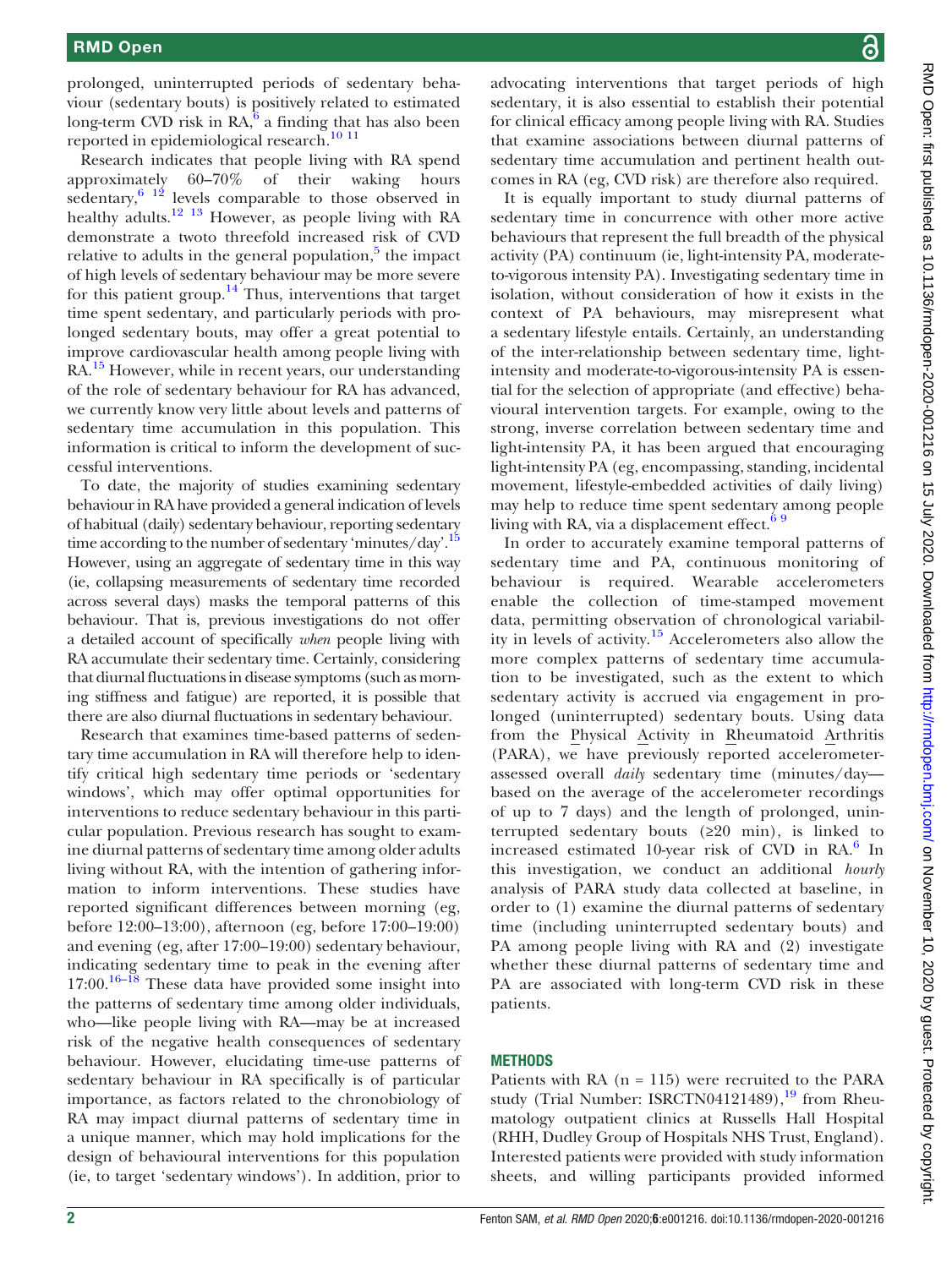consent and were recruited. The local National Health Service Research Ethics Committee approved the study.

#### Protocol

Participants attended two appointments 1 week apart to undertake assessments. During the first visit, a fasted blood sample was taken and a subsample of participants who consented to wear an accelerometer  $(n = 97)$  were fitted with a GT3X Actigraph accelerometer for the subsequent 7 days. Participants attended their second visit 1 week later to return accelerometers and undergo physical assessments to evaluate factors associated with their cardiovascular health.

#### Measures

#### RA characteristics and medication

Disease activity was assessed via the disease activity score in 28 joints (DAS28) and erythrocyte sedimentation rate (ESR) determined using the Westergren method (Starrsed Compact, Mechatronics BV, Netherlands).<sup>[20](#page-9-14)</sup> Functional disability was measured using the Stanford Health Assessment Questionnaire  $(HAQ).$ <sup>[21](#page-9-15)</sup> Disease duration was self-reported, and current drug regime was recorded from patient medical notes (ie, use of Disease-Modifying Anti-Rheumatic Drugs, anti-Tumor Necrosis Factor therapy, nonsteroidal anti-inflammatory drugs, analgesics, corticosteroids, cholesterol-lowering medication, medication for hypertension).

#### Estimated (10-year) CVD risk

An estimate of 10-year CVD risk was determined by com-puting participants' QRISK2 score,<sup>[22](#page-9-16)</sup> using participants' age, gender, height and weight (body mass index (BMI)), blood pressure (systolic and diastolic), cholesterol (total/ high-density lipoprotein (HDL) ratio), self-reported smoking status, diabetic status, presence of kidney disease and family history of heart disease.<sup>23</sup>  $^{241}$  $^{241}$  $^{241}$  Height was measured to the nearest 0.5 cm using a standard height measure (Seca 214 Road Rod). Weight was determined using a Tanita BC 418MA Segmental Body Composition Analyser (Tanita Corporation, Tokyo, Japan). BMI was calculated from weight (kg) and height (m), as kg/m<sup>2</sup>. Blood pressure was assessed using an electronic sphygmomanometer (Datascope Accutor) as previously described.<sup>23</sup> Fasted blood samples (≥ 12-hour fast) were collected for measurement of total and HDL cholesterol. Blood tests were carried out in the biochemistry laboratories at RHH, and serum levels of total cholesterol were analysed using the Vitros 5.1 chemistry system [\(www.orthoclinical.com](www.orthoclinical.com)). Smoking status, diabetic status, presence of kidney disease and family history were self-reported and corroborated with medical notes as appropriate.

#### Sedentary time and physical activity

Sedentary time (total and bouts) and PA (light and moderate-to-vigorous) were assessed using GT3X accelerometers (Actigraph). Participants wore the accelerometer for 7 days during all waking hours, on the right hip, removing only for water-based activities (eg, swimming and bathing) and sleep. Accelerometers were initialised to collect data in 60-s epochs, and movement counts within each epoch were converted to activity counts (ie, counts per minute, cpm) to compute frequency, intensity and duration of activity behaviours. A 7 day wear protocol is reported to produce reliable estimates of sedentary time and PA, producing intraclass correlation coefficients ≥.80 across measurement days.<sup>25</sup> <sup>26</sup>

#### Accelerometer data reduction

Data were downloaded from the GT3X and analysed using the Actilife software (Version 6.2). Non-wear time was determined by identifying strings of consecutive zero counts recorded by the accelerometer for ≥60 min, allowing for 2 min of counts  $\langle 100.27 \text{ Follow}$  $\langle 100.27 \text{ Follow}$  $\langle 100.27 \text{ Follow}$ ing exclusion of non-wear periods, accelerometer data were analysed on an hour-by-hour basis for all waking hours (ie,  $08:00-22:59$  $08:00-22:59$  $08:00-22:59$ ).<sup>2</sup> Time filters were used to separate hourly data (eg, 08:00–08:59, 09:00–- 09:59, etc) and total wear time within each hour time frame was computed. Participant's hourly data were retained for inclusion in the final analysis (ie, constituted a 'valid-wear hour'), where a full 60 min of wear time were recorded within that hour (ie, 60 min/hour), for at least 3 measurement days (including a weekend day).<sup>[3](#page-3-2) [26 27](#page-9-20)</sup> As an example, for the hours 8:00–9:00 to be included for a particular participant, a full 60-min wear time would be needed to be recorded between 8:00 and 9:00 for at least 3 days (eg, Thursday, Friday and Saturday (weekend day), see [figure 1](#page-4-0) for an illustrative example of data cleaning).

For valid hourly accelerometer data, cut-points were used to compute min/hour spent, sedentary (<100 cpm), and engaged in light-intensity PA (100–2019 cpm) and moderate-to-vigorous-intensity PA (≥2020 cpm).<sup>[27](#page-9-19)</sup> Sedentary time accumulated in bouts  $\geq 20$  min was also determined for each hour (ie, ≥20 consecutive minutes at  $\langle 100 \text{ cm} \rangle$ , and the average sedentary bout length within each hour was calculated (min/bout).<sup>[11](#page-9-21)[4](#page-3-3)</sup> Hourly accelerometer data were subsequently grouped to

<span id="page-3-0"></span><sup>[1]</sup>QRISK2 as the QRISK3 was not available when primary data analysis for the PARA study was undertaken. QRISK2 has been used in all publications stemming from the PARA study to ensure consistency in the manner in which estimated long-term CVD risk is analysed and reported.

<span id="page-3-1"></span><sup>[2]8:00</sup>–22:59 was a generalised timeframe applied to all data based on all participants graphed data and non-wear periods—that is, 50% of participants  $(n = 49)$  were consistently awake and wearing the accelerometer between 8:00 and 23:00,  $\geq$ 3 days of the week. Before 8:00, only 25% of participants wore the accelerometer for ≥3 days.

<span id="page-3-2"></span><sup>[3]</sup>Studies indicate levels of activity differ across week versus weekend days. It is recommended that ≥1 weekend day should be included in analysis, to ensure reliable estimates of habitual PA and sedentary time.

<span id="page-3-3"></span><sup>[4]</sup>Accelerometer data processing methods (non-wear criteria and accelerometer cut-points) were selected to facilitate comparisons with the majority of previous RA accelerometer studies and epidemiological research in non-RA populations, in which these criteria have been applied.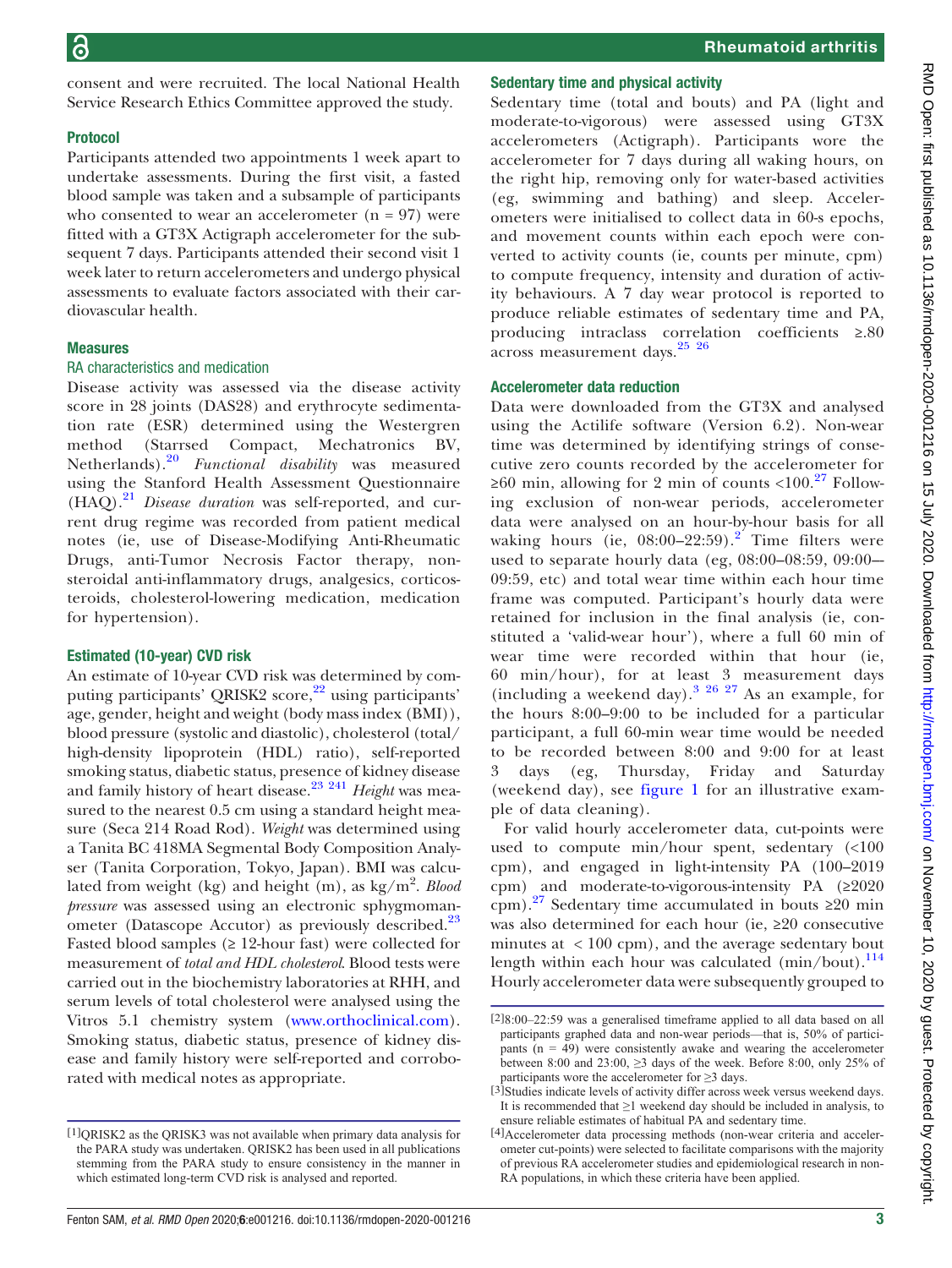<span id="page-4-0"></span>

| Hour<br>(hh:mm)              | <b>Monitoring day</b> |         |           |          |        |                 |        | <b>Hourly</b> data<br>Included vs. excluded |
|------------------------------|-----------------------|---------|-----------|----------|--------|-----------------|--------|---------------------------------------------|
|                              | Monday                | Tuesday | Wednesday | Thursday | Friday | <b>Saturday</b> | Sunday |                                             |
| $06:00 - 06.59$              |                       |         |           |          |        |                 |        | Included                                    |
| $07:00 - 07.59$              |                       |         |           |          |        |                 |        | Included                                    |
| $08:00 - 08.59$              |                       |         |           |          |        |                 |        | Included                                    |
| $09:00 - 09.59$              |                       |         |           |          |        |                 |        | Excluded $(<3$ days)                        |
| $10:00 - 10.59$              |                       |         |           |          |        |                 |        | Excluded $(\leq 3$ days)                    |
| $11:00 - 11.59$              |                       |         |           |          |        |                 |        | Included                                    |
| $12:00 - 12.59$              |                       |         |           |          |        |                 |        | Excluded (no weekend day)                   |
| $13:00 - 13.59$              |                       |         |           |          |        |                 |        | Included                                    |
| $14:00 - 14:59$              |                       |         |           |          |        |                 |        | Included                                    |
| $15:00 - 15:59$              |                       |         |           |          |        |                 |        | Included                                    |
| $16:00 - 16:59$              |                       |         |           |          |        |                 |        | Included                                    |
| $17:00 - 17:59$              |                       |         |           |          |        |                 |        | Included                                    |
| $18:00 - 18:59$              |                       |         |           |          |        |                 |        | Included                                    |
| $19:00 - 19:59$              |                       |         |           |          |        |                 |        | Included                                    |
| $20:00 - 20:59$              |                       |         |           |          |        |                 |        | Excluded (no weekend day)                   |
| $21:00 - 21.59$              |                       |         |           |          |        |                 |        | Included                                    |
| $22:00 - 22.59$              |                       |         |           |          |        |                 |        | Included                                    |
| Hours available for analysis | 8                     | 14      | 10        | 14       | 13     | 10              | 9      |                                             |

Figure 1 Extraction of hourly data: illustration of valid-wear criteria for one participant.

Indicates valid hour (ie, 60 min of movement data recorded).

Indicates invalid hour (ie, <60 min of movement data recorded).

represent morning (08:00-11:59), afternoon (12:00-17.59) and evening time periods (18:00–22:59), and data was averaged across the hours within these intervals to quantify sedentary time, light-intensity and moderateto-vigorous-intensity PA during each time period (eg, morning sedentary time = sedentary time (min) accumulated in hours (08:00 to 08:59 + 09:00 to 9:59 + 10:00 to  $10:59 + 11:00$  to  $11:59$ )  $\div$  4). The approach of dividing the day into morning, afternoon and evening segments to examine diurnal patterns of sedentary time and PA is consistent with approaches used in previous research investigating time-use patterns of sedentary time and PA among older adults.<sup>17</sup> 18

Participant data were only included to estimate morning, afternoon and evening activity, if all hours within the corresponding time frame were deemed as 'validwear hours'. For example, to be included in calculations to estimate morning sedentary time and PA, participants were required to record valid-wear hours (ie, a full  $= 60$  min of wear time per hour), for *all* of the hours within this time frame (ie,  $08:00$  to  $08:59 + 09:00$ to  $9:59 + 10:00$  to  $10:59 + 11:00$  to  $11:59 =$  total 240 min). For morning, afternoon and evening, participants were therefore required to have recorded 240, 360 and 300 min of wear time, respectively. To permit relative comparisons between morning, afternoon and evening sedentary time and PA, data are presented as the average min/hour for each activity, for each of the three time periods. In regard to valid *daily* wear time (total min/day of valid accelerometer data), all participants included in the current analysis recorded an average of 13.4 hours/day valid-wear time, which is above the 10 hours/day recommended to provide reliable esti-mates of sedentary time.<sup>[27](#page-9-19)</sup>

# Preliminary analysis

Descriptive statistics were computed to characterise sedentary time and PA for each hour of the day as well as combined morning, afternoon and evening time periods, using only those participants providing valid-wear data within each hour or for complete morning (valid wear =  $240$  min, n =  $41$ ), afternoon (valid wear =  $360$  min,  $n = 64$ ) and evening (valid wear = 300 min,  $n = 45$ ) time periods, respectively. Following this, participants with valid data for at least two time periods per day (eg, morning and evening, or morning and afternoon) were retained for inclusion in the main statistical analysis  $(n = 52)$ . Of these participants, a further  $n = 11$  were excluded due to missing QRISK data. The final sample available for analysis was therefore n = 41.

Prior to primary statistical analysis,  $\chi^2$  tests and one-way analyses of variance (ANOVA) were conducted to determine significant differences in demographics, RA characteristics and CVD risk factors, between participants included in the main PARA study at baseline ( $n = 97$  of 115, who were provided with an accelerometer) versus those participants included in the current analysis (ie, n = 41, included on the basis of hourly accelerometer and available QRISK data). In addition, to elucidate any sample bias resulting from exclusion on the basis of hourly accelerometer data, one-way ANOVAs were conducted to compare daily accelerometer wear time as well as daily sedentary time, light-intensity and moderate-tovigorous-intensity PA (min/day) between participants in this secondary analysis versus those providing valid *daily* accelerometer in the PARA study at baseline  $(n = 61,$ see Fenton *et al* (2017) for the original publication of this data). $6$  These analyses revealed that participants included in the current study were not significantly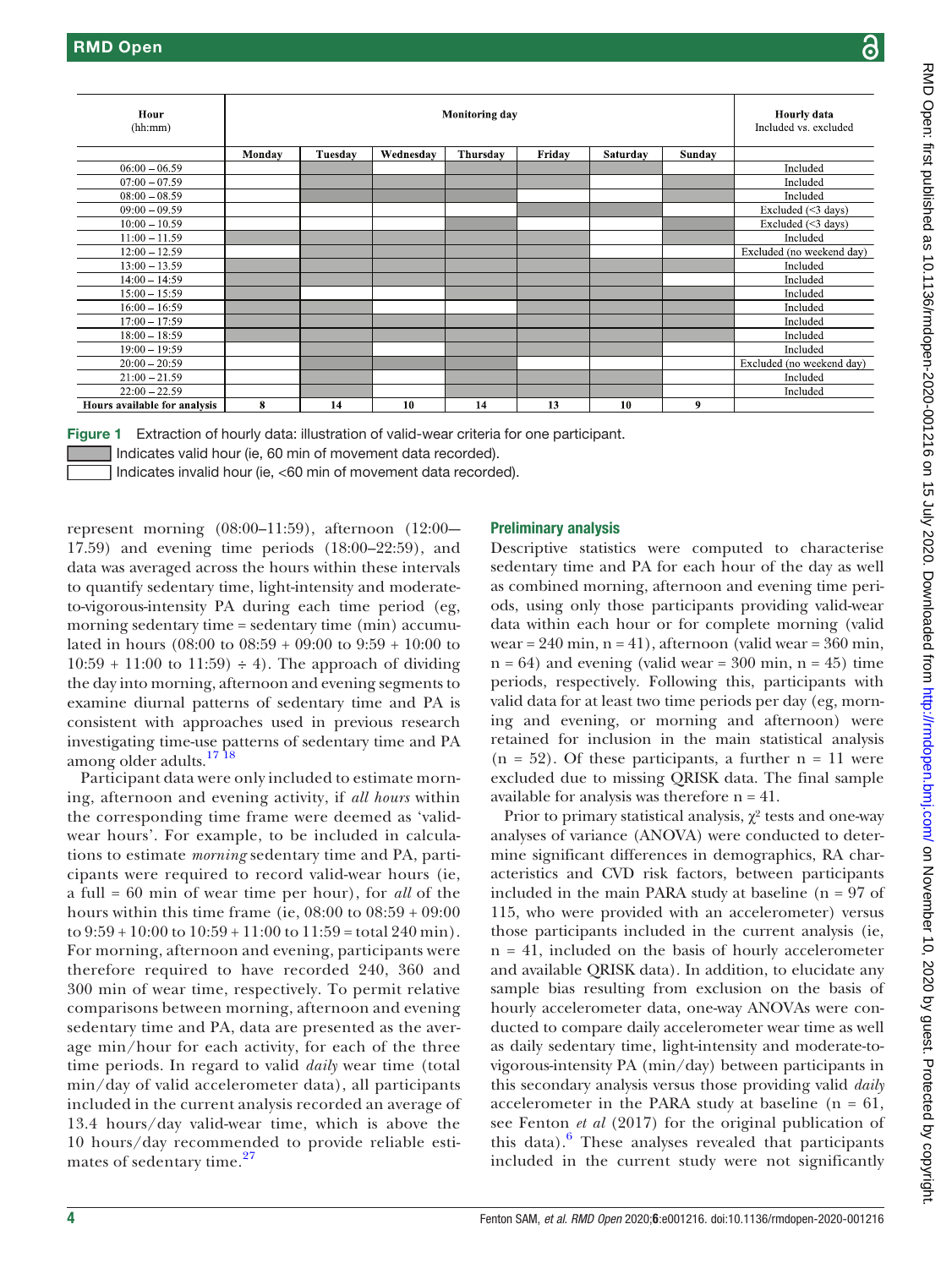different to those recruited to the larger PARA study in regard to any of the reported characteristics (age, gender, ethnicity, height, weight, RA characteristics, CVD risk factors or accelerometer-assessed activity behaviours). Results of these comparative analyses are provided as [online supplementary data \(online](https://dx.doi.org/10.1136/rmdopen-2020-001216) [supplementary file 1](https://dx.doi.org/10.1136/rmdopen-2020-001216)).

#### Statistical analysis

Mixed linear modelling (MLM) was used to explore within- and between-participant changes during the day in sedentary time, sedentary bout length, lightintensity PA and moderate-to-vigorous intensity PA separately. This approach was chosen as it does not assume sphericity of the data, can process nonnormally distributed data and deal with occasional missing data.[28](#page-9-23) The within-subject level predictor was time (centred by assigning  $\ddot{\theta}$  to morning) and the between-person predictor was mean centred CVD risk (QRISK). Sex (women = 0) and mean centred age were entered as level 2 covariates in all analyses. $5$ Potential differences in diurnal patterns with varying levels of CVD risk were explored using mean centred CVD risk by time interactions. All analyses were repeated with mean centred disease duration, functional ability (HAQ) and disease severity (ESR) entered as control variables. It is worth noting that CVD risk by time interaction reflects whether the rate of change from morning to either afternoon or evening is similar for varying levels of CVD risk for a female of average age.

#### RESULTS

Characteristics of participants included in the main statistical analysis are reported in table  $1$  (n = 41). Participants were largely women and Caucasian, with moderate disease activity and low to moderate disability. Overall, participants demonstrated a QRISK score indicative of the need for further intervention to lower CVD risk (ie,  $\geq 10\%$ ). On average, participants spent approximately 66% of their waking day sedentary, and 32% of their day engaged in light-intensity PA.

#### Diurnal patterns of sedentary time and physical activity

Diurnal patterns of sedentary time for morning, evening and afternoon periods are reported in [table 2.](#page-6-0) MLM analyses revealed that participants were significantly more sedentary and less physically active during the evening period, compared to the morning and the afternoon periods. These differences were evident when sedentary time was assessed according to total minutes of sedentary time as well as sedentary bout length. Similarly, lower

<span id="page-5-1"></span>

| <b>Table 1</b><br>Participant characteristics |                         |                    |  |  |  |  |  |
|-----------------------------------------------|-------------------------|--------------------|--|--|--|--|--|
|                                               | Mean $\pm$ SD<br>n = 41 | Range<br>(min-max) |  |  |  |  |  |
| Age (years)                                   | $58 \pm 11$             | $32 - 74$          |  |  |  |  |  |
| Gender (% women)                              | 69%                     |                    |  |  |  |  |  |
| Ethnicity (% Caucasian)                       | 85%                     |                    |  |  |  |  |  |
| Height (cm)                                   | $166.1 \pm 9.2$         | 151.0–195.0        |  |  |  |  |  |
| Weight (kg)                                   | $77.1 \pm 17.1$         | $51.0 - 121.7$     |  |  |  |  |  |
| RA characteristics                            |                         |                    |  |  |  |  |  |
| Disease activity (DAS28)                      | $3.18 \pm 1.75$         | $0.00 - 6.28$      |  |  |  |  |  |
| Erythrocyte sedimentation rate<br>(mmHrs)     | $16.5 \pm 15.8$         | $2.0 - 69.0$       |  |  |  |  |  |
| Functional disability (HAQ)                   | $1.67 \pm 0.56$         | $1.00 - 3.00$      |  |  |  |  |  |
| Disease duration (years)                      | $7.2 \pm 8.7$           | $1 - 37$           |  |  |  |  |  |
| Morning stiffness (min/day)                   | $35 \pm 41$             | $0 - 180$          |  |  |  |  |  |
| <b>Current treatment</b>                      |                         |                    |  |  |  |  |  |
| Anti-TNF (% yes)                              | 10%                     |                    |  |  |  |  |  |
| DMARDS (% yes)                                | 56%                     |                    |  |  |  |  |  |
| NSAIDS (% yes)                                | 29%                     |                    |  |  |  |  |  |
| Analgesics (% yes)                            | 24%                     |                    |  |  |  |  |  |
| <b>CVD</b> risk factors                       |                         |                    |  |  |  |  |  |
| Total cholesterol (mmol/L)                    | $5.0 \pm 0.9$           | $3.3 - 6.9$        |  |  |  |  |  |
| HDL cholesterol (mmol/L)                      | $1.4 \pm 0.4$           | $0.8 - 2.5$        |  |  |  |  |  |
| Systolic blood pressure (mm<br>Hg)            | $136 \pm 17$            | 99-181             |  |  |  |  |  |
| Diastolic blood pressire (mm<br>Hg)           | $81 \pm 8$              | 67-99              |  |  |  |  |  |
| BMI ( $\text{kg/m}^2$ )                       | $27.8 + 5.5$            | 19.7-42.0          |  |  |  |  |  |
| Smoker (% current smokers)                    | 7%                      |                    |  |  |  |  |  |
| Diabetes (% yes)                              | 7%                      |                    |  |  |  |  |  |
| QRISK (%)                                     | $15.8 \pm 11.9$         | $0.2 - 48.0$       |  |  |  |  |  |
| Activity behaviour                            |                         |                    |  |  |  |  |  |
| Sedentary time (min/day)                      | $514.0 \pm 65.6$        | 350-672            |  |  |  |  |  |
| Light-intensity PA (min/day)                  | $257.9 \pm 67.8$        | 121-423            |  |  |  |  |  |
| Moderate-to-vigorous PA<br>(min/day)          | $18.0 \pm 17.2$         | $0.0 - 76$         |  |  |  |  |  |
| Sedentary bout length<br>(≥20 min) (min/bout) | $31.1 \pm 2.3$          | 27–38              |  |  |  |  |  |
| Valid wear time (min/day)                     | $789.9 \pm 41.8$        | 698-1467           |  |  |  |  |  |

The HAQ typically uses a response scale from 0 (without any difficulty) to 3 (unable to do). In the PARA study, the HAQ was scored on response scale starting at 1 (without any difficulty) to 4 (unable to do). One participant who did not provide valid daily accelerometer data at baseline (excluded as an outlier) was included in the current secondary analysis, as their hourly data was considered valid. However, this participant was excluded for the purpose producing descriptive statistics to indicate daily estimates of behaviour. Anti-TNF, anti Tumor Necrosis Factor; BMI, body mass index; CVD, cardiovascular disease risk; DAS28, Disease Activity Score-28; DMARDS, Disease-Modifying Anti-Rheumatic Drugs; HAQ, Health Assessment Questionnaire; HDL, high-density lipoprotein; NSAIDS, non-steroidal anti-inflammatory drugs; PA, physical activity.

levels of both light-intensity PA and moderate-tovigorous-intensity PA were found in the evening period, relative to the morning and afternoon periods. Age was not significantly associated with the diurnal patterns in

<span id="page-5-0"></span><sup>[5]</sup>Additional analyses were conducted with employment status as a covariate (employed full time/part time vs unemployed (eg, homemaker, retired, studying)). These analyses revealed no significant effect of employment status in any of the analyses and are therefore not reported.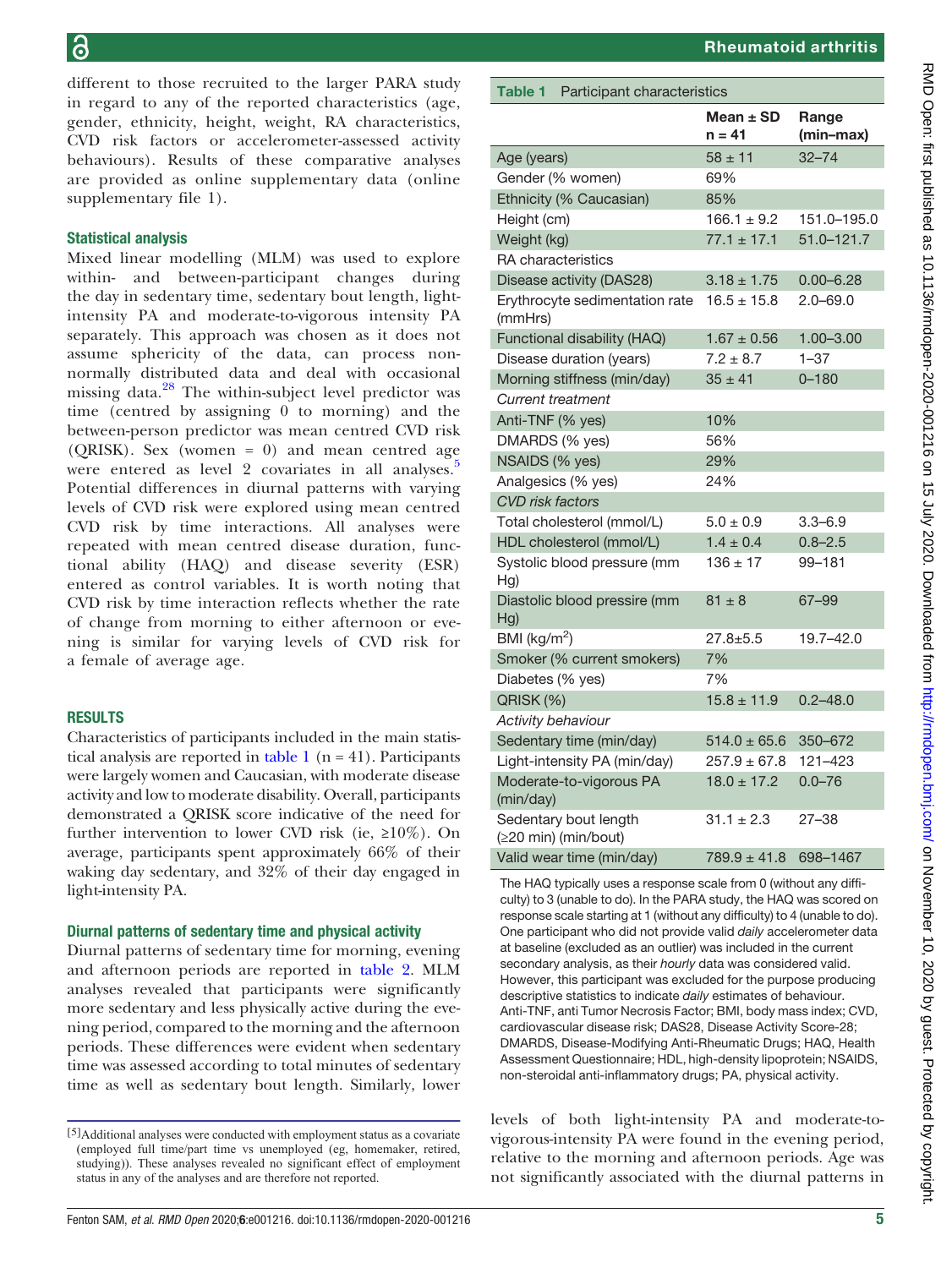time

<span id="page-6-0"></span>Current findings suggest that interventions targeting evening sedentary time may offer a significant opportunity for intervention among people living with RA and may be particularly valuable in regards to reducing CVD risk. Our results demonstrating levels of sedentary time are highest in the evening are in alignment with existing research in RA that describes a decline in 'average accelerometer activity counts' to occur throughout the day. $^{12}$   $^{29}$  These previous investigations aggregated 'average activity counts per hour' across 3-hour time periods, reporting the predominant activity behaviour undertaken in the late morning (9:00–12:00), midday (12:00–15:00) afternoon (15:00–18:00) and evening (18:00–21:00). Results revealed average activity counts declined from approximately 8000 counts/hour in the late morning (or 133 cpm) to 5000 Table 2 Estimated means  $\pm$  SE for sedentary behaviour and physical activity during the morning, afternoon and evening Sedentary bout length (≥20 min) \*\* 29.30  $\pm$  1.13\*,\*\*

sedentary behaviour or PA, and no sex differences were reported with the exception of sedentary time, which was marginally higher in women compared to men  $(p = .05)$ . Estimated 10-year CVD risk and diurnal pattern of sedentary significantly higher, and sedentary bouts are significantly longer during the evening (18:00–23:00), compared to the morning or afternoon in this patient group. Moreover, higher levels of sedentary time during the evening are associated with an increased estimated 10-year risk of CVD, whereas higher levels of light-intensity PA in the evening are linked to lower estimated 10-year CVD risk.

Significant time by CVD risk interaction effects revealed that those with a higher CVD risk spent more time sedentary during the afternoon ( $p = .005$ ) and evening ( $p = .02$ ) compared to those with lower CVD risk. No significant interaction was reported between CVD risk and time spent sedentary in the morning. A significant time by CVD risk interaction was also present for sedentary bout durations; those with higher CVD risk had longer duration sedentary bouts in the afternoon compared to those with lower CVD risk. These analyses were repeated controlling for disease duration, functional ability (HAQ) and disease activity (ESR), which did not change the findings.

#### Estimated 10-year CVD risk and diurnal pattern of physical activity

Significant time by CVD risk interactions was also reported for light-intensity PA and moderate-tovigorous-intensity PA. People with increased CVD risk did less light-intensity PA during the afternoon ( $p = .016$ ) and evening ( $p = .031$ ), as well as less moderate-to-vigorous-intensity PA during the afternoon ( $p = .026$ ). No significant interactions were reported between CVD risk and time spent in light-intensity PA in the afternoon or between CVD risk and moderate-tovigorous-intensity PA in the morning or evening. Repeating these analyses and adjusting for variations in disease duration, functional ability (HAQ) or disease severity (ESR) did not alter these findings.

#### **DISCUSSION**

This study is the first to investigate diurnal patterns of sedentary time among people living with RA and to determine the associations with estimated long-term (10-year) CVD risk. Results indicate that sedentary time is sedentary levels observed during this period. A consideration of the factors underlying engagement in sedentary behaviours (ie, determinants) will also be critical to consider when developing such interventions. Indeed, while high levels of sedentary behaviour during the evening offer a significant opportunity for intervention, there may be other factors (determinants) that influence

counts/hour in the evening (or 83 cpm). Interpretation of these data using the cut-points applied in the current study suggests that RA patients were predominantly engaged in light-intensity PA in the morning (ie, 100–2019 cpm) and spent most of their time sedentary during the evening (ie, < 100 cpm). However, as these studies did not statistically examine within-person changes in activity behaviours, more conclusive comparisons with current data cannot be made. Additional research is therefore required to further substantiate the conclusion that the evening time period may represent an ideal time for interventions to reduce sedentary behaviour in RA, owing to the high

# 6 Fenton SAM, et al. RMD Open 2020;6:e001216. doi:10.1136/rmdopen-2020-001216

periods Time of day Sedentary time (min/ hour) Light-intensity PA (min/hour) Moderate-to-vigorousintensity PA (min/hour) **Morning** (08:00–11:59)  $38.04 \pm 1.08$  20.13  $\pm 0.98$  1.86  $\pm 0.31$  24.00  $\pm 1.23$ Afternoon (12:00–17:59)  $39.74 \pm 1.01$  19.21  $\pm$  0.91 1.07  $\pm$  0.29\* 26.22  $\pm$  1.24 Evening (18:00–22:59)  $47.80 \pm 1.16$ \*\*\*  $11.97 \pm 1.04***$  $0.25 \pm 0.32$ \*\*\*

\*Significantly different from morning, p < .05.

\*\*Significantly different from afternoon, p < .05.

Values are min/hour and min/bout (for sedentary bout length). Data represents the estimated mean for a female of average age and average cardiovascular disease risk. PA, physical activity.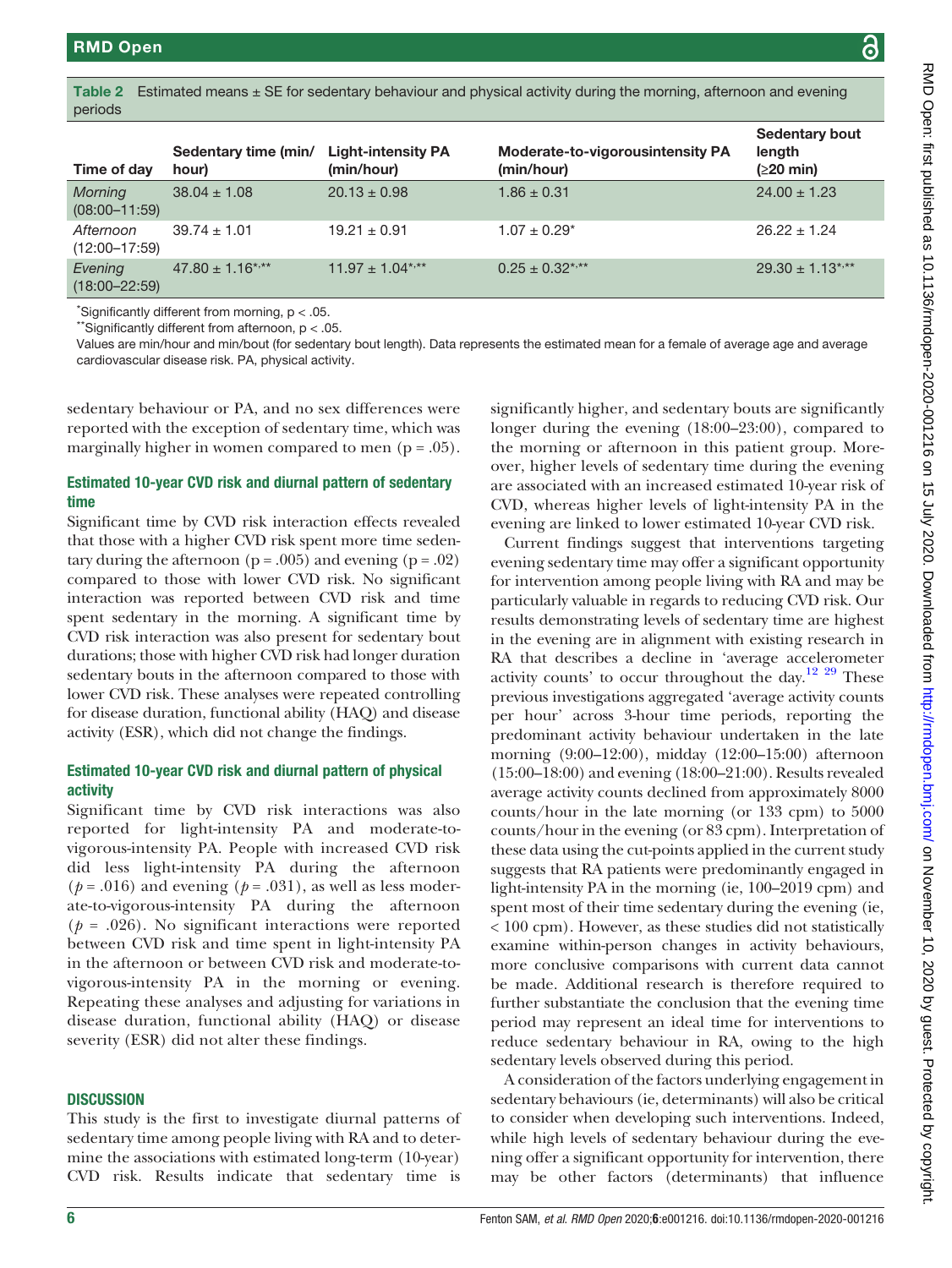whether an individual would engage in interventions to reduce their engagement in sedentary behaviours during the evening. To date, few studies have sought to identify determinants of sedentary behaviour in RA, which—due to the pathophysiology of this disease—are likely to be complex and multifactorial. For example, factors related to the chronobiology of RA may represent salient individual determinants of behaviour, which interact with other individual and environmental factors to influence sedentary time. Research indicates that joint stiffness is most pronounced in the morning among people with RA, an association suggested to be mediated by diurnal rhythms of cytokine levels. $30$  People living with RA also report heigh-tened feelings of fatigue in the afternoon.<sup>[31](#page-9-25)</sup> These diurnal rhythms may explain both the higher levels of lightintensity PA undertaken in the morning (ie, to alleviate morning stiffness) and the afternoon and evening 'sedentary windows' observed in this study (ie, in response to fatigue). Indeed, fatigue and morning stiffness have been identified as two key factors influencing levels of sedentary time engagement among people living with  $RA<sup>32</sup>$  $RA<sup>32</sup>$  $RA<sup>32</sup>$  While we were unable to assess diurnal patterning of biological factors in this study, this represents an important and interesting avenue for future research.

Comparison of diurnal patterns of sedentary time engagement between people living with vs. without RA may provide some insight into the role of RA-specific determinants in this regard. In studies of older adults living without RA (aged  $\geq 65$  years), similar patterns of sedentary time engagement have been observed, whereby sedentary time is lower during the morning (before 12:00) and peaks in the evening (eg, after  $17:00-$ 19:00). However, in observing absolute levels of sedentary time, morning sedentary time was reported to be higher among RA patients in our study, compared to other studies of older adults (consistently + 8 min/hour in RA).  $^{16-18}$  $^{16-18}$  $^{16-18}$  Moreover, in one study that examined differences in sedentary time among older adults in the morning (7:00–12:00) vs. the afternoon (12:00–17:00), sedentary time estimates increased from the morning (30 min/hour) to the afternoon (39.8 min/hour), $^{17}$  $^{17}$  $^{17}$ where sedentary time among our population of RA patients was largely unchanged (38.0 and 39.7 min/ hour in the morning and afternoon, respectively). Such comparisons may indicate that indeed, RA-specific factors are at play (eg, morning stiffness linked to inflammatory mechanisms) and are impacting diurnal patterns of sedentary time in this patient group. As such, additional research directed at understanding, and subsequently harnessing the concept of chronobiology to understand time-use patterns of behaviour among people with RA, may help to develop and deliver more optimally timed interventions and more effective patient care for this population.

We must also be cognisant of non-RA-related factors when considering avenues for intervention. For example, in a recent qualitative study, RA patients reported

that while symptoms such as pain and fatigue sometimes influenced their activity, their decision to engage in sedentary behaviour could also have nothing to do with their RA, and instead reflected a way of living indepen-dent of their disease.<sup>[32](#page-9-26)</sup> Social relations were described as to contributing towards increased sedentary behaviour (eg, coffee mornings, film/movie night), and a lack of motivation to 'move' was also reported to influence levels of sedentary time engagement in this patient group. As such, in developing interventions to reduce sedentary behaviour in RA, we must work not only work to understand patterns of sedentary time accumulation (ie, identify 'sedentary windows' of opportunity) but also to identify salient RA-related and non-RA-related determinants of sedentary behaviour that can be targeted by such interventions, in order to effectively encourage behavioural change.<sup>[33](#page-9-27)</sup>

Current results suggest that a feasible intervention approach may be to support individuals to reduce their sedentary time, by engaging in regular, short periods of light-intensity PA throughout the day (eg, standing or walking 'sedentary breaks'). Indeed, simultaneous investigation of light-intensity PA behaviour and sedentary time indicated opposite diurnal patterns of engagement. This mirroring of behaviour adds further impetus to the proposition that encouraging people living with RA to engage in light-intensity PA may result in reductions in sedentary time (ie, via displacement).<sup>[6](#page-9-3)</sup> This approach may prove particularly effective for interventions targeting the evening 'sedentary window', which—as current data indicates—is the most sedentary period of the day and is characterised by more prolonged, uninterrupted sedentary bouts.

In our previously published analysis, we demonstrate that higher daily sedentary time (including bouts per day ≥20 min) was positively associated with increased 10-year CVD risk estimated using the QRISK2, with the reverse negative association observed for light-intensity PA.<sup>[6](#page-9-3)</sup> The current investigation extends these analyses, to reveal that individuals with RA who accumulate the most sedentary time (overall and uninterrupted bouts ≥20 min), and the least light-intensity PA during the afternoon and evening, appear to be at the greatest risk for developing CVD in the subsequent 10 years. Thus, as well as representing the best opportunity for encouraging behavioural change, interventions targeting evening sedentary time in particular, may be particularly valuable in regard to their potential to reduce CVD risk in RA.

Potential mechanisms that may be responsible for the association between sedentary time and increased CVD risk include decreased lipoprotein lipase activity and compromised vascular function.<sup>[14](#page-9-9) [34](#page-10-0)–[36](#page-10-1)</sup> However, it is also possible that the increased CVD risk associated with higher sedentary time is influenced by other contextspecific behaviours that occur in parallel to sedentary pursuits.[14 37 38](#page-9-9) This may offer one explanation as to why higher sedentary time accumulated specifically in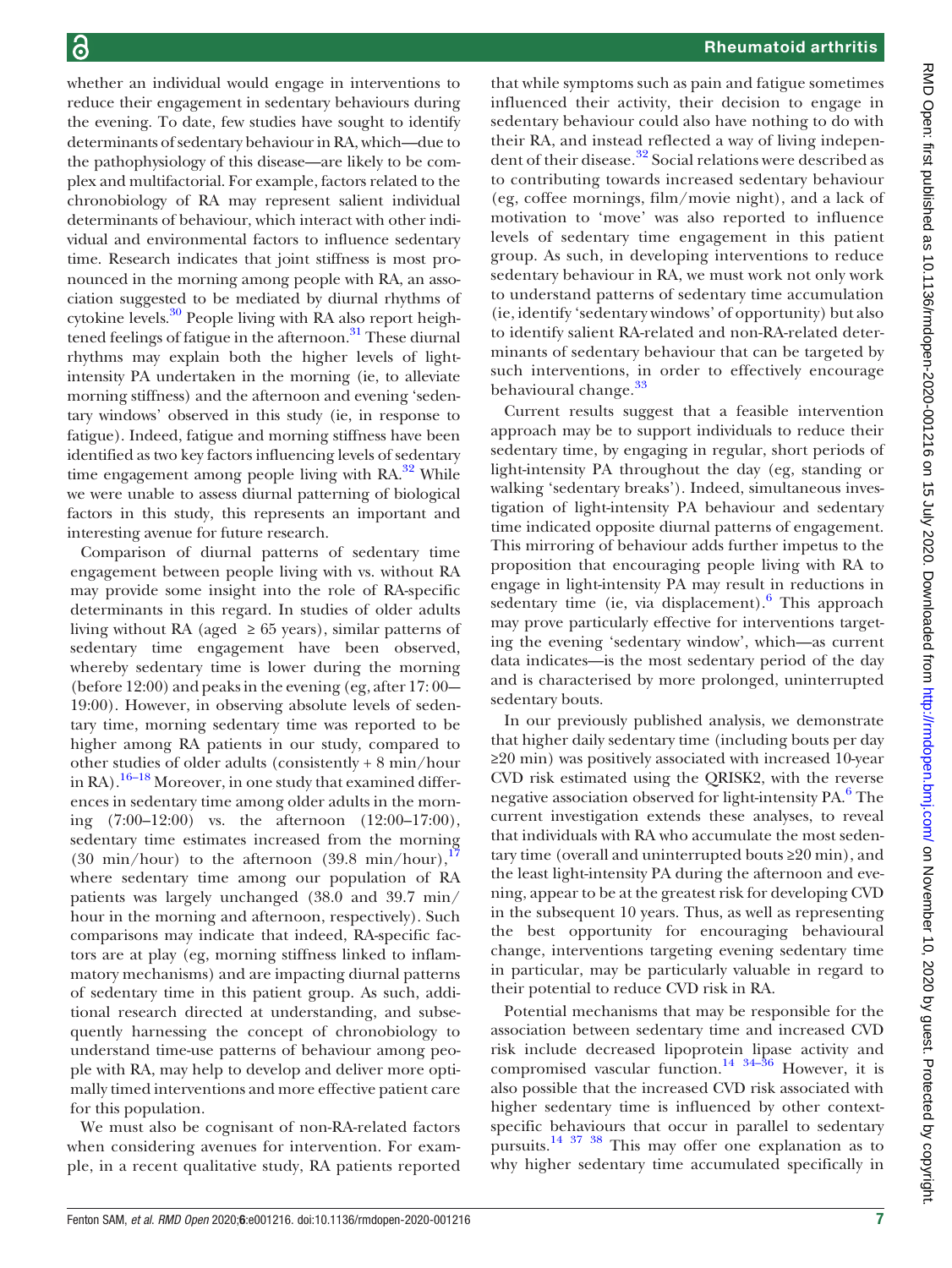the afternoon/evening may be associated with increased CVD risk. For example, energy intake and consumption of high energy 'snack foods' are reported to be significantly greater among individuals who engage in the most television viewing—a prominent leisure time sedentary behaviour[.37 39](#page-10-2) Moreover, epidemiological evidence suggests that TV time energy intake mediates the relationship between TV viewing and abdominal obesity in young adults,<sup>[40](#page-10-3)</sup> and individuals who jointly report higher television viewing and increased snack food consumption are at increased risk of developing metabolic syndrome and its individual components (eg, obesity). $^{41}$  $^{41}$  $^{41}$  Thus, additional research is necessary to determine whether it is the deleterious physiological consequences of sedentary time per se that contribute towards heightened CVD risk, or whether this adverse association is a result of other 'unhealthy' behaviours engaged in while sedentary, which contribute to the CVD risk factor burden.

A limitation of this study is a lack of control group of healthy adults, with which to compare diurnal patterns of sedentary behaviour observed among this group of RA patients. However, we have drawn comparisons with other studies that have examined diurnal patterns of sedentary behaviour among older adults, to provide some insight into how levels and patterns of sedentary time may be compared between RA and non-RA populations. The study sample was also drawn from a larger RCT examining the efficacy of intervention to promote PA in RA.<sup>19</sup> Here, we conducted a secondary analysis using baseline data to answer the current research questions. As participants volunteered to take part in the RCT, their levels of sedentary behaviour and PA may not reflect those typical of the general RA population. Future research should therefore be conducted using an independent sample of RA patients and age-, sex- and BMI matched healthy controls.

Additional limitations of this study include a reliance on cross-sectional data and reduced sample size available for statistical analysis. The cross-sectional nature of the data means that we cannot determine causal associations between sedentary time and long-term CVD risk and rule out reverse causality (ie, that people with a higher CVD risk may be more sedentary). Experimental studies that aim to reduce sedentary time and measure corresponding changes in CVD risk factors and long-term CVD outcomes are therefore required to confirm the value of sedentary behaviour interventions in RA. The reduced sample size was as a result of employing a strict analytical approach requiring complete 'valid-data' across individual hours (ie, full 60-min wear/hour), and subsequently morning, afternoon and evening time periods, for inclusion in the analysis. This method was adopted to reduce bias at the most granular level of the data, feeding into the primary variable of interest in regard to our research question (ie, morning, afternoon and evening sedentary time and PA).

With this approach, participants included in analysis recorded an average of 13.4 hours/day valid-wear time,

which is above 10 hours/day recommended to provide reliable estimates of sedentary time. $19$  To maximise sample size, we (1) employed a generalised time frame to participants' accelerometer data (08:00–22:59), based on visual inspection of participants graphed data and typical sleeping/waking times, (2) included participants in analysis who recorded complete valid data for ≥2 (out of a possible 3) time periods and (3) employed MLM as our primary analytical approach. MLM is able to deal with occasional missing data (eg, either morning or afternoon or evening data in this study), and thus enabled investigation of within- and between-participant changes in sedentary behaviour and PA during the day in this study, to begin to answer important, novel questions regarding the chronological succession of sedentary time in RA. Still, future research using larger samples with more complete data profiles are required to confirm the findings reported in this study, as missing accelerometer data occurring across some hours may indeed limit the inferences that can be made.

General limitations of using accelerometry to measure PA and sedentary time in this study should also be acknowledged. While accelerometers offer a more objective assessment of PA and sedentary time relative to self-report, accelerometers have not been specifically validated for measurement of PA and sedentary among people living with RA. That is, the algorithms applied to quantify PA intensities and sedentary time in this study were developed in studies of healthy adults, and therefore do not consider the unique physiology of people living with RA (eg, a higher resting metabolic rate). The use of accelerometers in this study also means that the definition of sedentary behaviour employed considers only energy expenditure (ie,  $\leq 1.5$  METs) and not the posture in which low-energy behaviours occurred[.15 42](#page-9-10) Together, these limitations of accelerometery highlight a requirement for future RA research that employs multiple methods (eg, self-report, accelerometry, posture sensors) that have been validated for use specifically among people living with RA, in order to build a comprehensive picture of what, where, when and how sedentary behaviour occurs in this patient group, prior to intervention.<sup>[15](#page-9-10)</sup>

In conclusion, results suggest that people living with RA are significantly more sedentary during the evening (after 18:00) period, when compared to the morning (8:00-11:59) and the afternoon (12:00–17:59). In addition, higher sedentary time and more prolonged (uninterrupted) sedentariness during the evening are linked to increased estimated 10-year risk of CVD in this patient group. Thus, we provide preliminary data to suggest that the evening period may represent a 'sedentary window' for behavioural intervention and associated improvements in CVD risk among people living with RA. Due to inverse patterns of engagement, replacing or interrupting sedentary time with light-intensity PA (eg, via encouraging sedentary breaks) may offer an effective intervention approach for this population. Identifying RA-related and non-RA-related factors (eg, symptoms,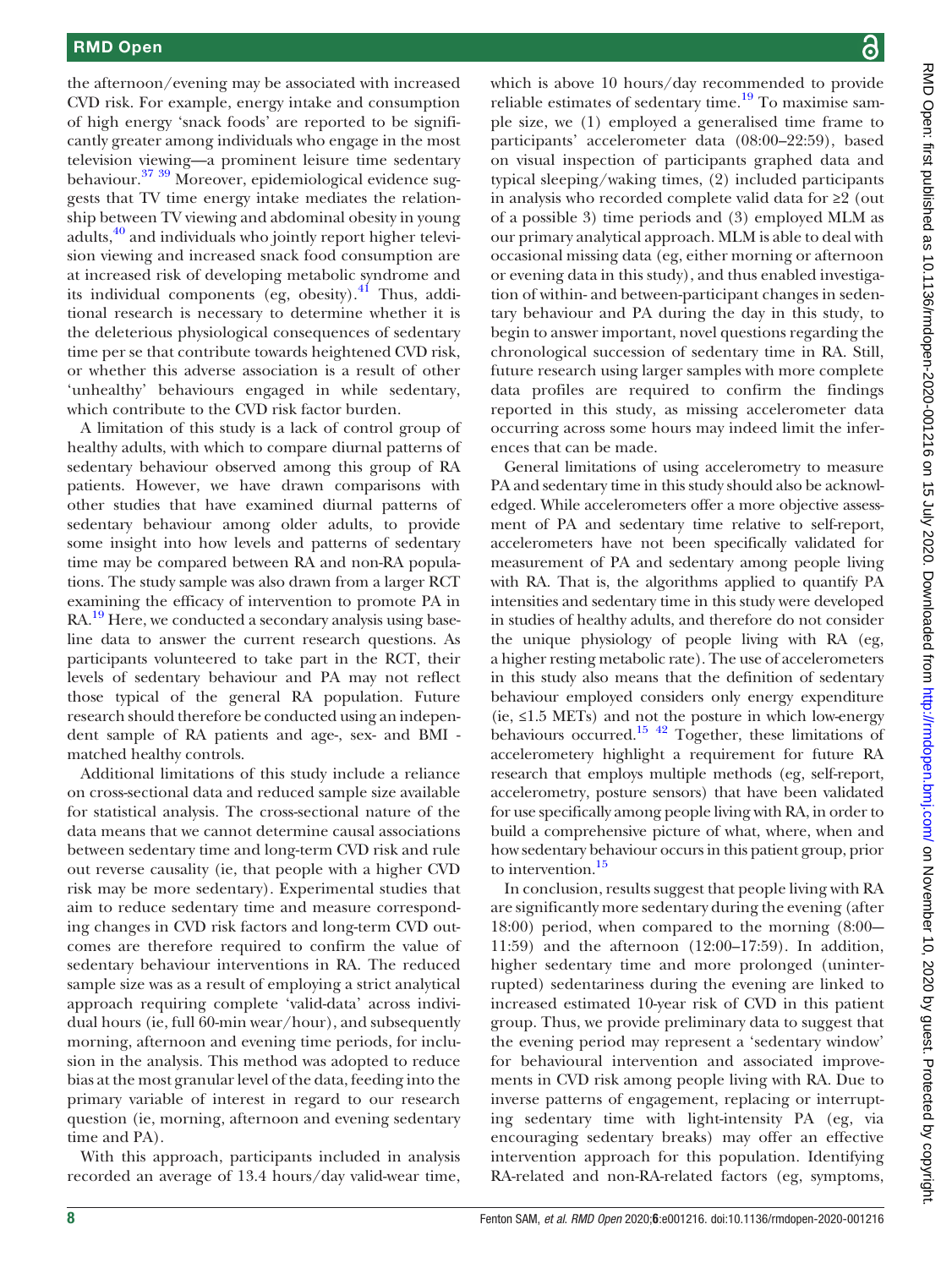### Rheumatoid arthritis

motivation) that may influence engagement in sedentary behaviour is an important avenue for future research that will be critical in optimising such interventions for this patient group.

#### Author affiliations

<sup>1</sup>School of Sport, Exercise and Rehabilitation Sciences, University of Birmingham, Birmingham, UK

<sup>2</sup>Russells Hall Hospital, Rheumatology, Dudley Group NHS Foundation Trust, Dudley, UK

<sup>3</sup>Physical Activity and Well-Being Research Group, School of Psychology, Curtin University, Perth, Australia

<sup>4</sup> Faculty of Education, Health and Wellbeing, University of Wolverhampton, Wolverhampton, UK

5 Department for Health, University of Bath, Bath, UK

<sup>6</sup>Institute of Sport, University of Chichester, Chichester, UK

Contributors All authors (SAMF, NN, JLD, GSM, PCR, CY, GDK and JJCSVvZ) were involved in forming the concept and research aims and developing the methodology for this study. PCR, CY and SAMF conducted data collections and managed the data. SAMF, JJCSVvZ, and NN were responsible for analysing the data, and JLD, GSM, GDK and PCR provided input throughout the process. SAMF and JJCSVvZ wrote the first draft of this manuscript, with reviews and revision undertaken by all authors. All authors read and approved the final manuscript.

Funding This study was funded by the Medical Research Council (UK), National Prevention Research Initiative (NPRI), Phase 3.

Competing interests None declared.

Patient consent for publication Not required.

Provenance and peer review Not commissioned; externally peer reviewed.

Data sharing statement All data relevant to the study are included in the article or uploaded as supplementary information.

Open access This is an open access article distributed in accordance with the Creative Commons Attribution 4.0 Unported (CC BY 4.0) license, which permits others to copy, redistribute, remix, transform and build upon this work for any purpose, provided the original work is properly cited, a link to the licence is given, and indication of whether changes were made. See: [https://creativecommons.org/](https://creativecommons.org/licenses/by/4.0/) [licenses/by/4.0/](https://creativecommons.org/licenses/by/4.0/).

#### ORCID iDs

Sally A M Fenton <http://orcid.org/0000-0002-3732-1348>

#### **REFERENCES**

- <span id="page-9-0"></span>1 Sedentary Behaviour Research N. Letter to the editor: standardized use of the terms "sedentary" and "sedentary behaviours". Appl Physiol Nutr Metab 2012;37: 540–2.
- <span id="page-9-1"></span>2 Ekelund U, Brown WJ, Steene-Johannessen J, et al. Do the associations of sedentary behaviour with cardiovascular disease mortality and cancer mortality differ by physical activity level? A systematic review and harmonised meta-analysis of data from 850 060 participants. Br J Sports Med 2019;53:886–94.
- 3 Stamatakis E, Gale J, Bauman A, et al. Sitting time, physical activity, and risk of mortality in adults. J Am Coll Cardiol 2019;73:2062–72.
- <span id="page-9-2"></span>4 Kitas GD, Gabriel SE. Cardiovascular disease in rheumatoid arthritis: state of the art and future perspectives. Ann Rheum Dis 2011;70:8–14.
- <span id="page-9-8"></span>5 Agca R, Hesling SC, van Halm VP, et al. Atherosclerotic cardiovascular disease in patients with chronic inflammatory joint disorders. Heart 2016;102:790–5.
- <span id="page-9-3"></span>6 Fenton SAM, Veldhuijzen van Zanten JJCS, Kitas GD, et al. Sedentary behaviour is associated with increased long-term cardiovascular risk in patients with rheumatoid arthritis independently of moderate-tovigorous physical activity. BMC Musculoskelet Disord 2017;18:131.
- <span id="page-9-5"></span>7 Fenton SAM, Veldhuijzen van Zanten JJCS, Sandoo AS, et al. Sedentary behaviour is adversely associated with microvascular endothelial function in patients with rheumatoid arthritis. Microvasc Res 2018;117:57–60.
- <span id="page-9-4"></span>8 Hammam N, Ezeugwu VE, Rumsey DG, et al. Physical activity, sedentary behavior, and long-term cardiovascular risk in individuals with rheumatoid arthritis. Phys Sports Med 2019;47:463–70.
- 9 Khoja SS, Almeida GJ, Chester Wasko M, et al. Association of light-intensity physical activity with lower cardiovascular disease risk burden in rheumatoid arthritis. Arthritis Care Res (Hoboken) 2016;68:424–31.
- <span id="page-9-6"></span>10 Carson V, Wong SL, Winkler E, et al. Patterns of sedentary time and cardiometabolic risk among Canadian adults. Prev Med 2014;65:23–7.
- <span id="page-9-21"></span>11 Same RV, Feldman DI, Shah N, et al. Relationship between sedentary behavior and cardiovascular risk. Curr Cardiol Rep 2016;18:6.
- <span id="page-9-7"></span>12 Prioreschi A, Hodkinson B, Avidon I, et al. The clinical utility of accelerometry in patients with rheumatoid arthritis. Rheumatology (Oxford) 2013;52:1721–7.
- 13 Summers G, Booth A, Brooke-Wavell K, et al. Physical activity and sedentary behavior in women with rheumatoid arthritis: a comparison of patients with low and high disease activity and healthy controls. Open Access Rheumatol 2019;11:133–42.
- <span id="page-9-9"></span>14 Fenton SAM, Kitas GD. Rheumatoid arthritis: sedentary behaviour in RA - a new research agenda. Nat Rev Rheumatol 2016;12:698–700.
- <span id="page-9-10"></span>15 Fenton SAM, Veldhuijzen van Zanten JJCS, Duda JL, et al. Sedentary behaviour in rheumatoid arthritis: definitions, measurement and implications for health. Rheumatology (Oxford) 2017;57:213-26.
- <span id="page-9-11"></span>16 Yerrakalva D, Cooper AJ, Westgate K, et al. The descriptive epidemiology of the diurnal profile of bouts and breaks in sedentary time in older English adults. Int J Epidemiol 2017;46:1871–81.
- <span id="page-9-22"></span>17 Van Cauwenberg J, Van Holle V, De Bourdeaudhuij I, et al. Diurnal patterns and correlates of older adults' sedentary behavior. PLoS One 2015;10:e0133175.
- <span id="page-9-12"></span>18 Sartini C, Wannamethee SG, Iliffe S, et al. Diurnal patterns of objectively measured physical activity and sedentary behaviour in older men. BMC Public Health 2015;15:609.
- <span id="page-9-13"></span>19 Rouse PC, Veldhuijzen Van Zanten JJCS, Metsios GS, et al. Fostering autonomous motivation, physical activity and cardiorespiratory fitness in rheumatoid arthritis: protocol and rationale for a randomised control trial. BMC Musculoskelet Disord 2014;15:445.
- <span id="page-9-14"></span>20 Prevoo ML, Van't Hof MA, Kuper HH, et al. Modified disease activity scores that include twenty-eight-joint counts. Development and validation in a prospective longitudinal study of patients with rheumatoid arthritis. Arthritis Rheum 1995;38:44–8.
- <span id="page-9-15"></span>21 Kirwan JR, Reeback JS. Stanford health assessment questionnaire modified to assess disability in British patients with rheumatoid arthritis. Br J Rheumatol 1986;25:206–9.
- <span id="page-9-16"></span>22 Hippisley-Cox J, Coupland C, Vinogradova Y, et al. Predicting cardiovascular risk in England and Wales: prospective derivation and validation of QRISK2. BMJ 2008;336:1475–82.
- <span id="page-9-17"></span>23 Panoulas VF, Douglas KM, Milionis HJ, et al. Prevalence and associations of hypertension and its control in patients with rheumatoid arthritis. Rheumatology (Oxford) 2007;46:1477–82.
- 24 Sandoo A, Kitas GD, Carroll D, et al. The role of inflammation and cardiovascular disease risk on microvascular and macrovascular endothelial function in patients with rheumatoid arthritis: a cross-sectional and longitudinal study. Arthritis Res Ther 2012;14:R117.
- <span id="page-9-18"></span>25 Migueles JH, Cadenas-Sanchez C, Ekelund U, et al. Accelerometer data collection and processing criteria to assess physical activity and other outcomes: a systematic review and practical considerations. Sports Med 2017;47:1821–45.
- <span id="page-9-20"></span>26 Sasaki JE, Júnior JH, Meneguci J, et al. Number of days required for reliably estimating physical activity and sedentary behaviour from accelerometer data in older adults. J Sports Sci 2018;36:1572–7.
- <span id="page-9-19"></span>27 Troiano RP, Berrigan D, Dodd KW, et al. Physical activity in the United States measured by accelerometer. Med Sci Sports Exerc 2008;40:181–8.
- <span id="page-9-23"></span>28 Singer JD, Willett JB. Applied longitudinal data analysis: modeling change and event occurrence. New York: Oxford University Press, 2003.
- 29 Prioreschi A, Hodkinson B, Tikly M, et al. Changes in physical activity measured by accelerometry following initiation of DMARD therapy in rheumatoid arthritis. Rheumatology (Oxford) 2014;53:923–6.
- <span id="page-9-24"></span>30 Yoshida K, Hashimoto T, Sakai Y, et al. Involvement of the circadian rhythm and inflammatory cytokines in the pathogenesis of rheumatoid arthritis. J Immunol Res 2014;2014:282495.
- <span id="page-9-25"></span>31 Hegarty RS, Treharne GJ, Stebbings S, et al. Fatigue and mood among people with arthritis: carry-over across the day. Health Psychol 2016;35:492–9.
- <span id="page-9-26"></span>32 Thomsen T, Beyer N, Aadahl M, et al. Sedentary behaviour in patients with rheumatoid arthritis: a qualitative study. Int J Qual Stud Health Well-being 2015;10:28578.
- <span id="page-9-27"></span>33 O'Brien CM, Duda JL, Kitas GD, et al. Correlates of sedentary behaviour and light physical activity in people living with rheumatoid arthritis: protocol for a longitudinal study. Mediterr J Rheumatol 2018;29:106–17.